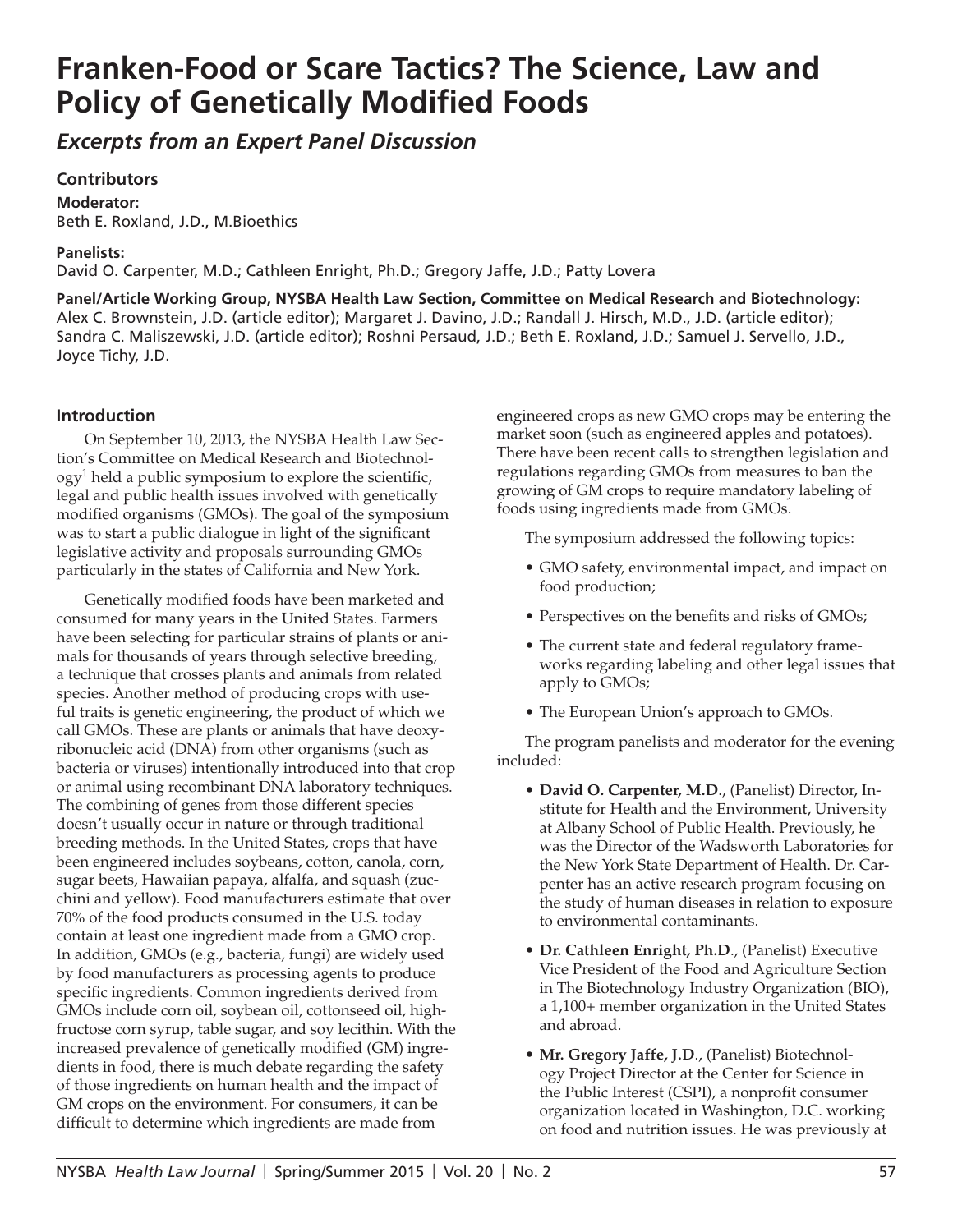the Department of Justice and EPA as an environmental civil litigator. CSPI originally petitioned the FDA in 1995 to mandate the labeling of trans-fat, which is now in place.

- • **Ms. Patty Lovera**, (Panelist) Assistant Director of Food & Water Watch, a consumer advocacy organization focusing on food policies ranging from the Farm Bill to food labeling and safety standards as well as water issues.
- **Ms. Beth Roxland, J.D**., M. Bioethics, (Moderator) Adjunct Professor, New York University School of Law and Associate of the Division of Medical Ethics, New York University Medical School, who provided an overview of the legal issues. She was previously Executive Director of the New York State Task Force on Life and the Law and Special Advisor to the Commissioner on Stem Cell Research Ethics.

Following is an edited transcript from the meeting.

**Ms. Roxland:** With all the concerns surrounding GMOs, how are they currently regulated in this country?

**Mr. Jaffe:** The federal regulation of these crops is a little convoluted. Depending on the crop and the trait, it can fall under the Food and Drug Administration (FDA), the Environmental Protection Agency (EPA), and/or the U.S. Department of Agriculture (USDA).

**Ms. Lovera:** While the federal government has oversight over what is or is not included in an ingredient list, there has been tremendous lobbying activity in the area of GMOs. So, it has been the FDA's policy for over 15 years not to include GMO in those labels. Today, there is an increasing groundswell of public interest for lots of reasons which build on the predecessor controversy surrounding the use of recombinant bovine growth hormone (rBGH), an artificial growth hormone given to dairy cows to promote more milk production. In both instances, these products are controversial in terms of health questions, generating much conversation about safety and whether they should be approved. Like GMOs, rBGH usage was approved with no mandatory labeling and no disclosure that it was used on the cows. So while we would prefer that the federal government list genetically engineered (GE) ingredients on a product label, we don't think that the feds will lead on this right now. As a result, we're talking to state legislatures. But the question is where will this information be placed if not on the label?

**Dr. Carpenter:** A bigger issue, in my judgment, that is the government (federal or state) doesn't regulate a lot of things that are very much more dangerous than GMOs, in particular the presence of known carcinogens in our food supply. Certain foods may contain high doses of chlorinated pesticides like DDT, or dioxins or PCBs. The FDA standards for allowing these foods to

be sold are very, very loose and nobody is informing the consumer about that when they buy fish from the Great Lakes, for example. One can talk about the plasticizers in all of our plastic products that are endocrine disrupters that feminize little boys and increase the risk of breast cancer. This may be a debate, makes great press, but it's not really regulated. So, I think one has to put the GMOs in the context of other things that our government does not regulate.

**Ms. Roxland:** Who else in the federal government is looking at this?

**Mr. Jaffe:** The USDA, under the Plant Protection Act  $(PPA)$ , regulates any crop that could be a plant pest.<sup>2</sup> If a developer or a researcher wants to do a field trial of GMO crops, they will need a permit from USDA. At the end of their field trials, the developer must prove to the USDA's satisfaction that there are no plant pest characteristics with that crop so it can obtain "nonregulated" status and be freely planted by farmers. The EPA regulates pesticides under the Federal Insecticide, Fungicide, and Rodenticide Act. If the engineered crop produces a biological pesticide (such as a gene from Bacillus Thuringiensis (Bt) that produces a biological toxin) the engineered crop needs to be registered under FIFRA, which requires both the performance of an environmental risk assessment and the setting of a food safety tolerance for any potential pesticide residues.

**Dr. Enright:** Interestingly, none of the products of the other breeding technologies (i.e., selective breeding, hybridization, mutagenesis, somaclonal variation) goes before the FDA because genetic engineering was considered an extension of traditional breeding. Because of a concern about public acceptance, companies voluntarily submit safety information to the FDA for review.

**Ms. Roxland:** Is it correct that the FDA requires a voluntary submission on the part of the developer when reviewing the food safety of a GE plant or crop entering our food supply? If so, how is it different from what is going on in other countries?

**Mr. Jaffe:** Generally the burden of proof as to whether a product, a drug or pesticide, for example, is safe, is on the developer of that product. Once the developer overcomes that burden, the product is approved. Though the FDA oversees the safety of our food supply, including the safety of foods produced from plants, there's no formal approval process for GMOs. Under the Food, Drug and Cosmetic Act, only food additives require mandatory premarket approval from FDA. The FDA made a scientific and factual determination in 1992 that introducing new DNA and proteins generally does not make an existing crop a food additive. It is instead generally recognized as safe (GRAS). Under these circumstances, companies developing GMO crops can self-affirm GRAS. GMO developers can voluntarily provide the FDA with safety data through a voluntary consultation process. The FDA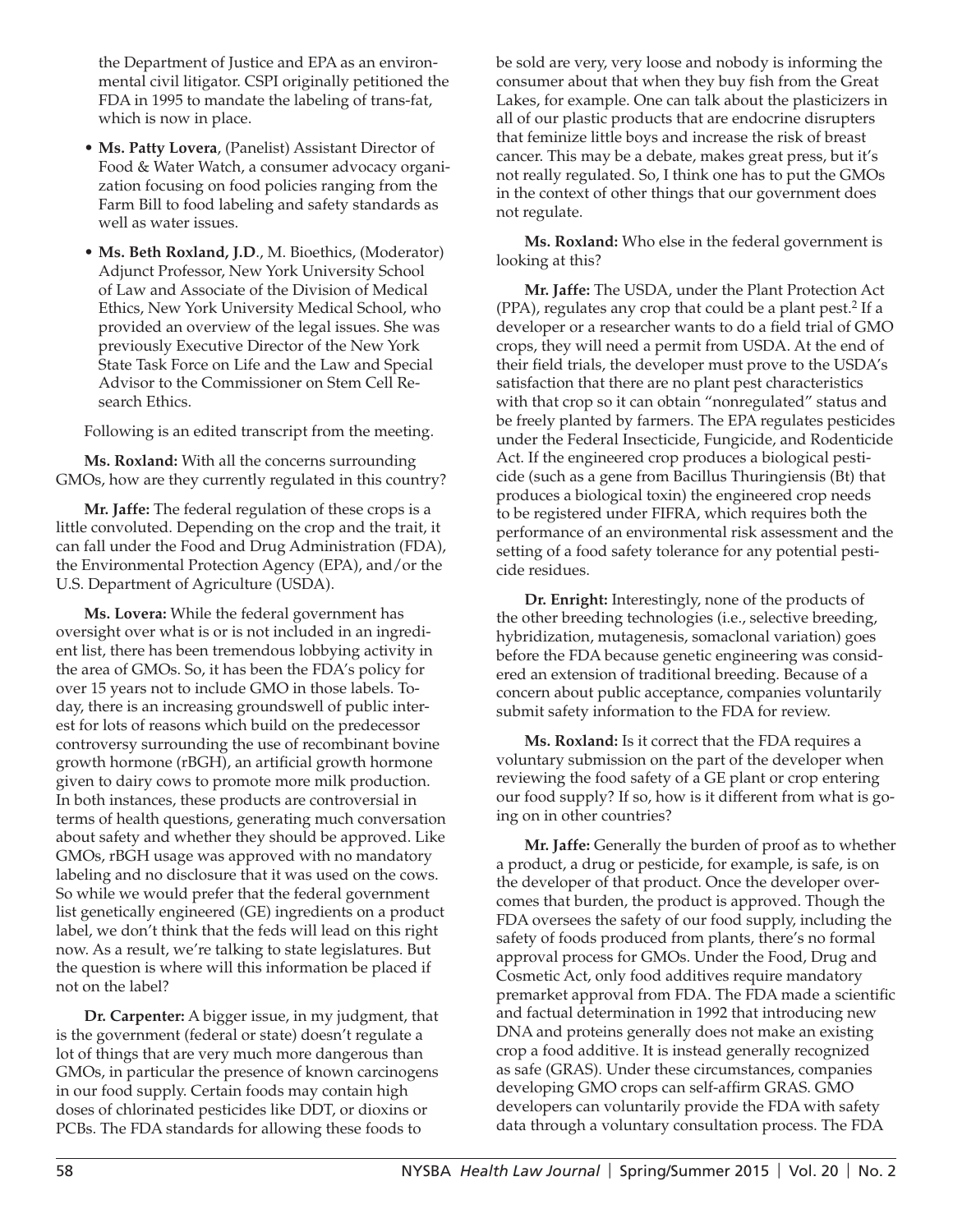reviews that data package to make sure that the developer hasn't missed anything, and asks questions as they see fit. Ultimately, the responsibility for safety rests on the developer. So far, this voluntary process has been followed for all commercialized GMO crops. The European Union, on the other hand, has developed a more rigorous mandatory regulatory process. So, if we want to sell corn and soybeans to Europe or Japan, we must satisfy their regulatory requirements.

**Dr. Enright:** Even though the system at the FDA is voluntary, the companies don't pick and choose what data is required for submission. As a result, there is a mandatory system similar to our voluntary system. One of the questions I am asked is: "Well, what if there's data that's not favorable to the product?" The information that our companies provide to USDA, EPA and FDA is largely the same information that they've presented to the European scientific body, the European Food Safety Association (EPSA).

**Mr. Jaffe:** In the case of GMOs, the international standards are set forth by the Codex Alimentarius, and the required data submission in Canada, Europe and Japan mirror the data that's generally submitted by the companies to FDA here in the U.S. The difference is that FDA does not tell the American public its opinion on the safety of the GMO crop. My criticism with this system is there needs to be a change in the burden of proof. Under the current system, the law allows the FDA to go after companies that market "adulterated" food. It's the FDA's burden to show that it's adulterated, as opposed to the developer showing it's safe before it enters the food supply. In other countries, before it even gets on the market, they have to get approval from the regulatory body. To me, that's a difference in burden of proof even if the data that's submitted or the actual safety is not any different.

**Ms. Lovera:** The European Union looks at this as a novel food technology. Our regulatory system is not equipped to deal with what is a new technology. We have a patchwork that doesn't really step up and give the public an independent objective look at it. This comes up not just for transgenic animals or other biotech but also in many food technologies. Accountability is currently an issue as well related to who is supplying this data, whether anyone else is able to look at it, can it be replicated and whether there is any non-industry funded work. This is not the FDA's job under the existing regulatory scheme. Our government does not provide grants to study the hazards of GMOs so we are dependent on industryfunded reports. That's not to say it's all wrong, but there should be a counterbalance of independent investigation. We think that it's time to have that conversation about an adequate way to regulate this. The Pew Charitable Trust is doing a big project about how [the current system is] really not adequate to protect the public health on anything you're adding to food, let alone something that we think brings in lots new issues like genetic engineering. The last thing that I'll say is we haven't yet talked about genetically engineered animals. There has been one in the pipeline: genetically engineered salmon. These animals are being regulated as a veterinary drug, which is incredibly not a transparent process for the public. What we have now, after three years of very public debate on this, is our summary charts and that which the FDA made public. We don't have access to the data though. Much like a drug approval, that information will not be public until it has been approved.

**Ms. Roxland:** The FDA issued guidelines on labeling in 1992 and later in 2001 issued for notice and comment a draft set of guidelines on voluntary labeling of GMO products.<sup>3</sup> To date, the FDA never finalized the guidance and there are now calls to finalize that guidance.

**Mr. Jaffe:** FDA has draft guidance on labeling of foods made from GMO crops. FDA said that because there is no difference between the safety of a genetically modified crop and a non-genetically modified crop, there is no mandatory requirement to label GMOs. The guidance states GMO ingredients need to be labeled if there is a nutritional change or different functional characteristics for the ingredient produced by the GMO (e.g., high oleic soybean oil instead of soybean oil). I think that one of the biggest reasons behind the whole labeling debate is that many members of the public are not convinced that GMOs are safe. In my opinion, the most important public policy to address that concern would be to have a mandatory FDA premarket approval for GMOs prior to allowing them to enter our food supply. Ensuring safety before marketing the crop is much better than putting GMOs out there, identifying them with a label, and letting the public choose based on whatever they may or may not know about those foods. We'd make our regulatory system similar to Canada's, Japan's and other countries around the world where our consumers would hear from FDA about whether the GMO is safe, see the relevant data in a transparent process with public participation, and understand FDA's analysis and reasoning behind their determination of safety. This should be the number one legislative priority. Labeling should not be a surrogate for safety. The other point I'd like to make concerning labeling is this. There are over 65 countries that have mandatory labeling regulations but those national requirements are not uniform. For example, China exempts soybean oil totally from GMO labeling while Japan requires a GMO label only if one of the first three ingredients came from a GMO crop. So, any labeling should be based on science and facts and must be both accurate and not misleading.

**Ms. Roxland:** Based on our discussion, it seems that the federal government won't mandate labeling based on a "right to know" premise, but only perhaps if there are safety concerns or nutrients or allergens. What can citizens focus on if they want their state to pass a labeling law?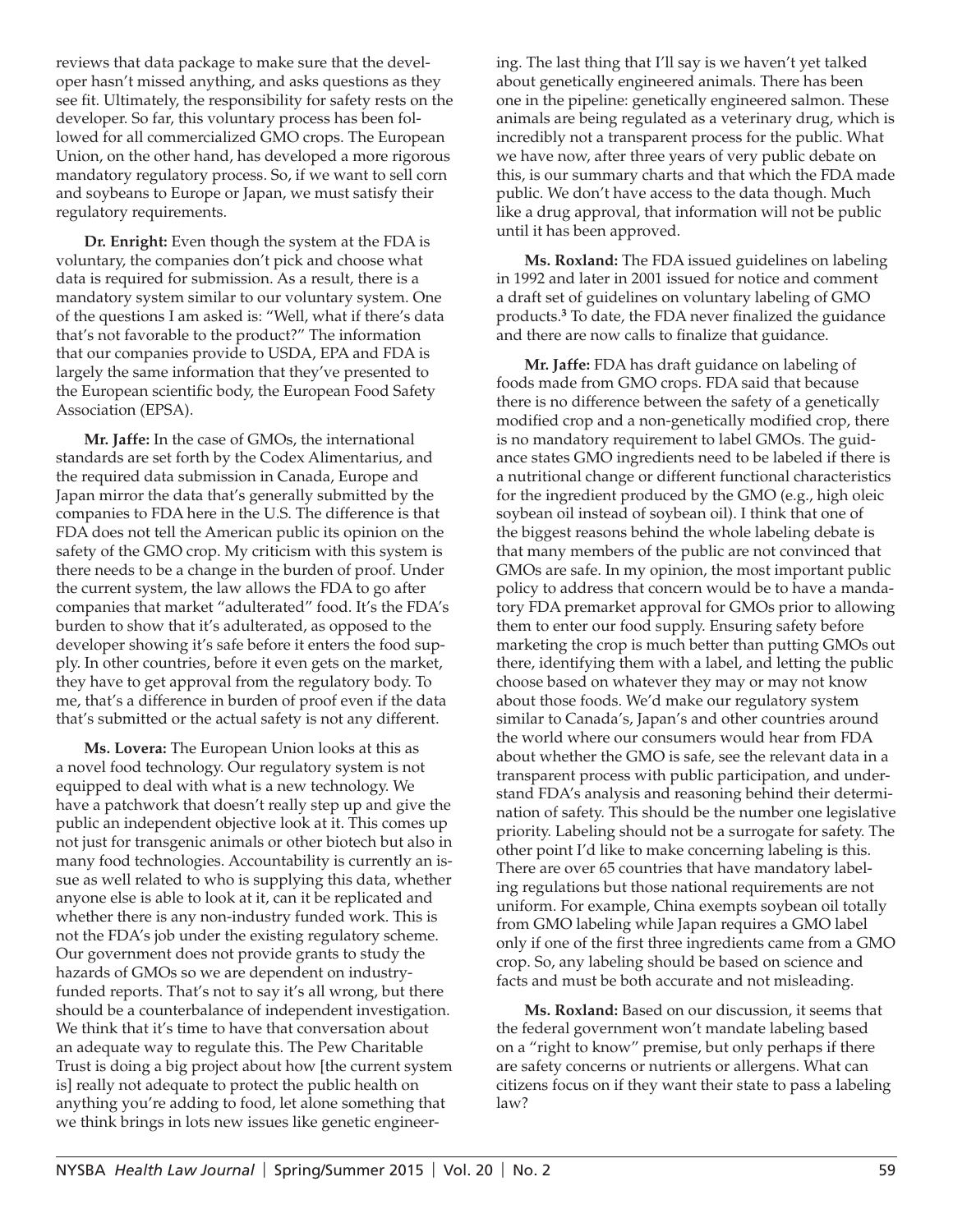**Ms. Lovera:** This issue continues to evolve. We have changed the laws on labeling because debate leads to that change. Why? Because what consumers need to know to make an informed decision about what they are buying is evolving. We didn't always get ingredient labels or nutrition facts. We have country of origin labeling on foods because the public said that they wanted it. There are a lot of conversations about whose job it is to fix this. We think the federal government has failed on this. People have been beating their heads against the wall at the FDA for a long time trying to get them to listen to what most people want to know. This year, there were bills introduced in approximately 26 states. In the public health arena we're missing an opportunity to see what happens to people who eat GMOs and trace it back by not affirmatively including GMOs in labels. We know where GMOs are not found because certain food certifications, such as "certified organic" and other third party certifications, don't allow it.

**Ms. Roxland:** New York State actually has proposed a bill which is similar to the California initiative. Under the proposed bill, a GMO product would be misbranded/mislabeled if it did not carry a "genetically engineered" or "genetically modified" label on the front of the package or above/below the ingredients. This GE label would not be specific to the actual ingredients that were modified. The GE label would not be specific to the actual ingredients that were modified, such that a consumer would not necessarily know which component of their package was genetically engineered. There are also multiple exemptions listed in the bills. The issue here is whether or not these terms are sufficiently educational. Would it be more helpful to provide GE information elsewhere (such as on a website)? Do these terms belong on a label to begin with?

**Ms. Lovera:** With some slight variations, all these bills talk about labels that say either "Contains genetically engineered ingredients," or "Made with genetic engineering." They aren't warnings. They're statements of fact. Yet, despite their outward statements of support, there has been active opposition from trade associations like BIO and biotech companies in every state capital trying to stop these bills which would require these types of food labels. As an example, Pennsylvania's Department of Agriculture had proposed a rule making it illegal for dairy producers to state they were not using GE. A few months later, it popped up in another state and then by January 2013, it popped up in state legislatures all over the place. Suddenly we were in ten states trying to maintain the right for dairy producers to say that they weren't using this technology with the asterisks. That's already been established by the FDA that people were going to put that caveat on there, so it's a little hard for us to reconcile that with statements about how interested this industry is in having us know when they're actively fighting what we think are common sense disclosures

that people have been consistently demanding based on polling over the years. This seems very basic to people that they should get to know what we think is a basic difference. It's not just over health concerns. We haven't really talked about the rest of the real social and economic impacts of this technology. Consumers are waking up to this. They want to vote on this but they need information to do that.

**Dr. Enright:** The biotech industry supports a consumer's right to know. We're very proud of the products we make. We have full confidence in their safety. The foods grown from those crops grown from our seeds are the most tested agricultural product in the history of food manufacturing and agriculture. We understand that calls for legislation around this topic won't be going away. But we also understand that it's not necessarily just based on a right to know but also a desire to move away from biotechnology, our technology and our seeds. Because we believe in the technology, we believe in the seeds and stand by the safety of the food made from it. As such, we cannot support efforts to try to, in some way, use a label to convey to consumers that this food is less good, less nutritious, less safe, or has a health concern associated with it. The science doesn't support it.

**Mr. Jaffe:** One of the principles that FDA ensures for all labeling is that it must be "accurate and not misleading." For labeling required by a state or the federal government, I think that's a really good principle. I think you have to look at the details of each state GMO labeling bill and figure out whether or not the information the consumer is going to get from these labels is accurate and not misleading. For example, do you need to use words such as "derived from genetically engineered corn" instead of "made with genetically modified organisms" to make the label accurate? Is labeling appropriate if there is no physical—or biological—difference between the GMO ingredients and its non-GMO equivalent, such as with high fructose corn syrup? The same could be said for sugar made from GMO sugar beets, which doesn't contain any DNA or protein. While those highly processed ingredients might require a label under a state labeling law, it would be misleading because the products are identical. On the other hand, requiring a label on the engineered sweet corn you are consuming would at least be factually accurate because each corn kernel has both the introduced new DNA and the protein made from that DNA. So one of the things to think about in all these labeling debates is not just whether it's mandatory or voluntary, but what will be labeled. Is that going to be accurate or misleading to the consumer, and what useful information will the consumer receive? The New York law prohibits actually putting which ingredient is genetically engineered in the ingredient list, which in my opinion might be a more factually accurate way to label. If you have a salad dressing and it has a little soybean oil in it, it would be more accurate to write in the ingredient list "genetic engineered